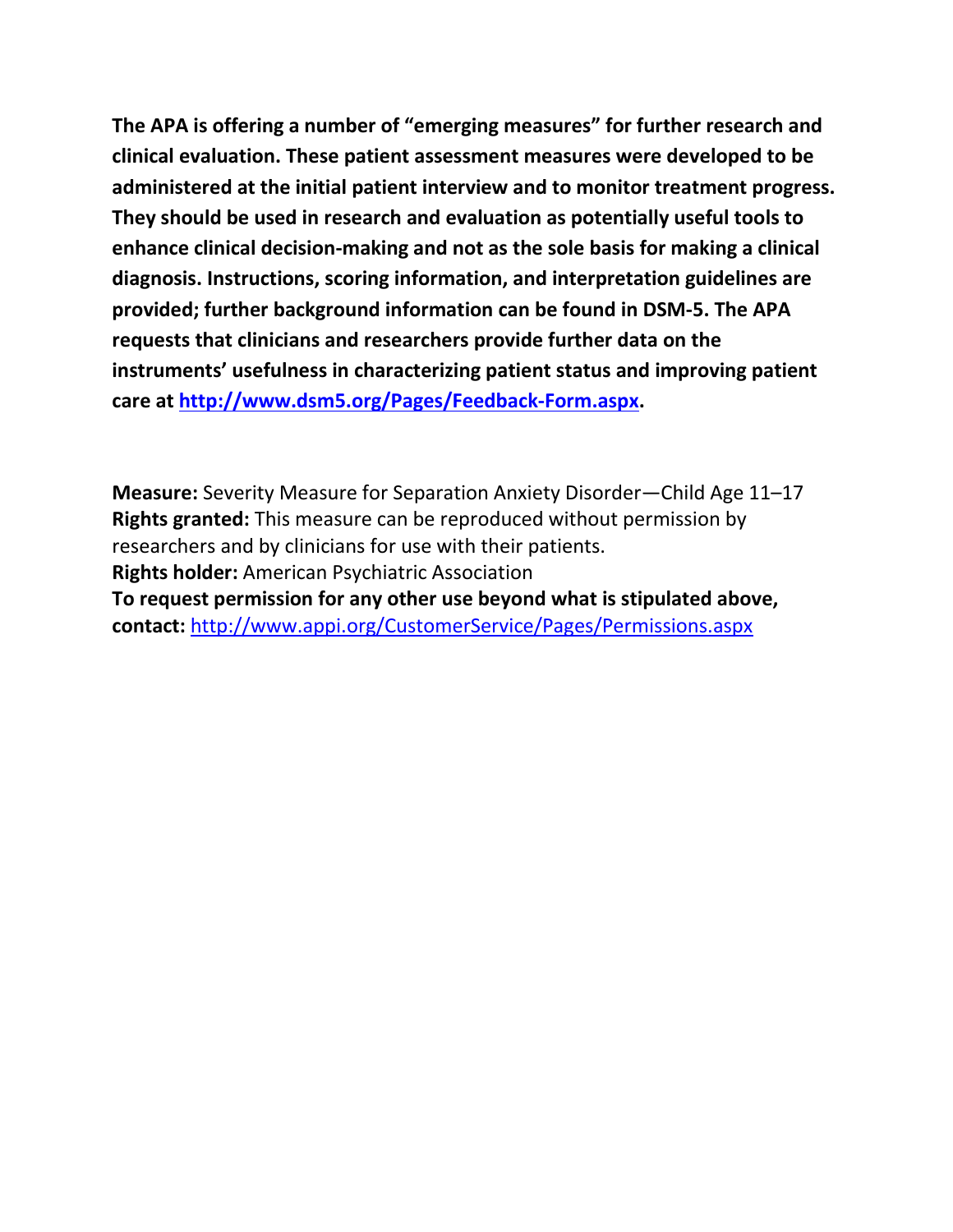## **Severity Measure for Separation Anxiety Disorder—Child Age 11–17**

**Name:**\_\_\_\_\_\_\_\_\_\_\_\_\_\_\_\_\_\_\_\_\_\_\_\_\_\_\_\_\_\_\_\_\_\_\_\_ **Age:** \_\_\_\_\_\_ **Sex: Male Female Date:\_\_\_\_\_\_\_\_\_\_\_\_\_\_\_\_\_**

**Instructions:** The following questions ask about thoughts, feelings, and behaviors that you may have had about being separated from home or from people who are important to you. Please rate how often the following statements are true for you. **Please respond to each item by marking ( or x) one box per row.** 

|                                                                                         |                                                                                                                                                                |              |                     |                     |                     |                    | <b>Clinician</b><br><b>Use</b> |
|-----------------------------------------------------------------------------------------|----------------------------------------------------------------------------------------------------------------------------------------------------------------|--------------|---------------------|---------------------|---------------------|--------------------|--------------------------------|
|                                                                                         | During the PAST 7 DAYS, I have                                                                                                                                 | <b>Never</b> | <b>Occasionally</b> | Half of<br>the time | Most of<br>the time | All of<br>the time | <b>Item</b><br>score           |
| 1.                                                                                      | felt moments of sudden terror, fear, or<br>fright when separated                                                                                               | $\Box$ 0     | $\Box$ 1            | $\Box$ 2            | $\Box$ 3            | $\Box$ 4           |                                |
| 2.                                                                                      | felt anxious, worried, or nervous about<br>being separated                                                                                                     | $\Box$ 0     | $\Box$ 1            | $\Box$ 2            | $\Box$ 3            | $\Box$ 4           |                                |
| 3.                                                                                      | had thoughts of bad things happening to<br>people important to me or bad things<br>happening to me when separated from<br>them (e.g., getting lost, accidents) | $\Box$ 0     | $\Box$ 1            | $\Box$ 2            | $\Box$ 3            | $\Box$ 4           |                                |
| $\overline{4}$ .                                                                        | felt a racing heart, sweaty, trouble<br>breathing, faint, or shaky when separated                                                                              | $\Box$ 0     | $\Box$ 1            | $\Box$ 2            | $\Box$ 3            | $\Box$ 4           |                                |
| 5.                                                                                      | felt tense muscles, felt on edge or restless,<br>or had trouble relaxing or trouble sleeping<br>when separated                                                 | $\Box$ 0     | $\Box$ 1            | $\Box$ 2            | $\Box$ 3            | $\Box$ 4           |                                |
| 6.                                                                                      | avoided going places where I would be<br>separated                                                                                                             | $\Box$ 0     | $\Box$ 1            | $\Box$ 2            | $\Box$ 3            | $\Box$ 4           |                                |
| 7.                                                                                      | when separated, left places early to go<br>home                                                                                                                | $\Box$ 0     | $\Box$ 1            | $\Box$ 2            | $\Box$ 3            | $\Box$ 4           |                                |
| 8.                                                                                      | spent a lot of time preparing for how to<br>deal with separation                                                                                               | $\Box$ 0     | $\Box$ 1            | $\Box$ 2            | $\Box$ 3            | $\Box$ 4           |                                |
| 9.                                                                                      | distracted myself to avoid thinking about<br>being separated                                                                                                   | $\Box$ 0     | $\Box$ 1            | $\Box$ 2            | $\Box$ 3            | $\Box$ 4           |                                |
| 10.                                                                                     | needed help to cope with separation (e.g.,<br>alcohol or medications, superstitious<br>objects)                                                                | $\Box$ 0     | $\Box$ 1            | $\Box$ 2            | $\Box$ 3            | $\Box$ 4           |                                |
| <b>Total/Partial Raw Score:</b>                                                         |                                                                                                                                                                |              |                     |                     |                     |                    |                                |
| Prorated Total Raw Score: (if 1-2 items left unanswered)<br><b>Average Total Score:</b> |                                                                                                                                                                |              |                     |                     |                     |                    |                                |
|                                                                                         |                                                                                                                                                                |              |                     |                     |                     |                    |                                |

Craske M, Wittchen U, Bogels S, Stein M, Andrews G, Lebeu R. Copyright © 2013 American Psychiatric Association. All rights reserved. This material can be reproduced without permission by researchers and by clinicians for use with their patients.